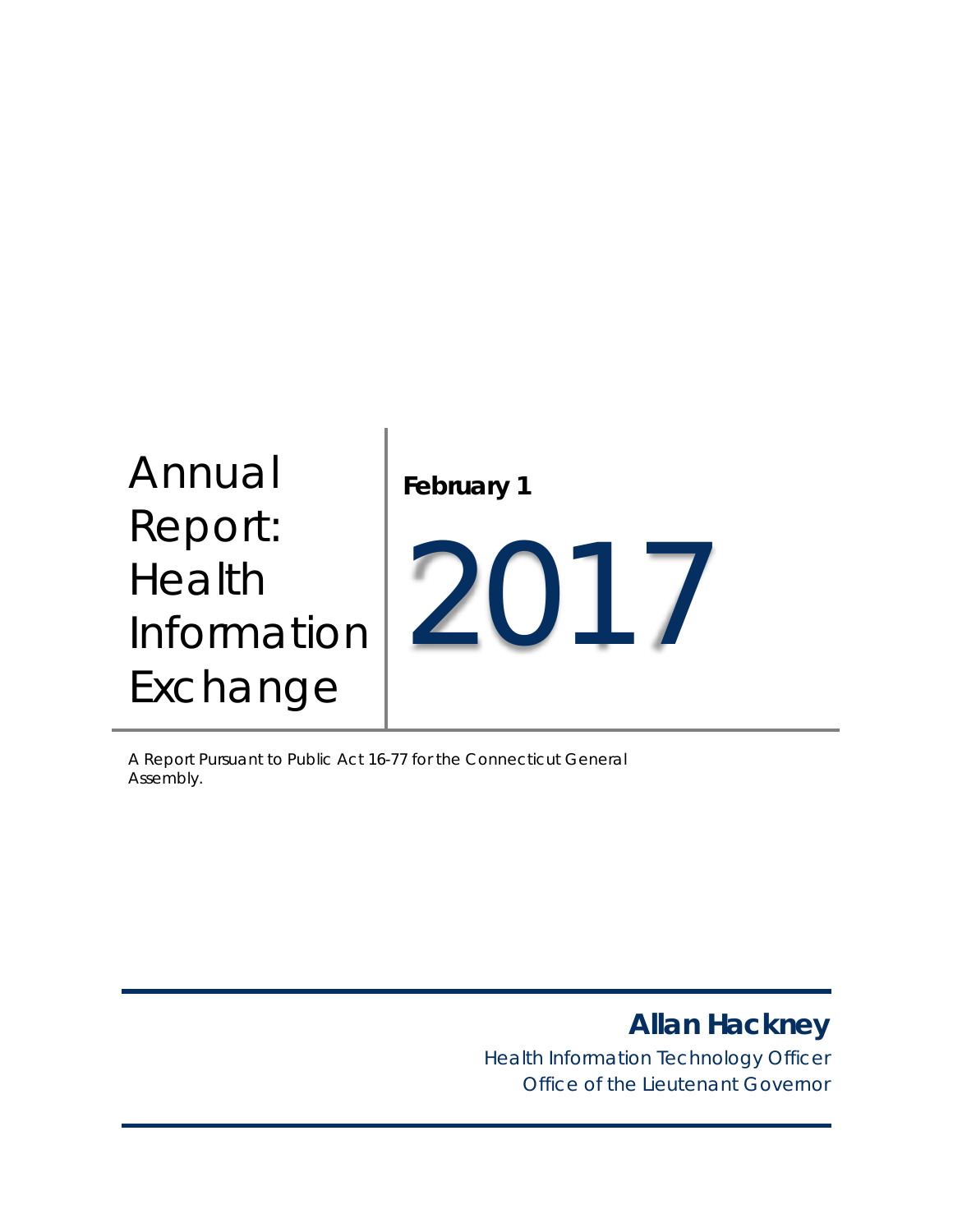## **Table of Contents**

| Development and Implementation of the Statewide Health Information Technology        |  |
|--------------------------------------------------------------------------------------|--|
|                                                                                      |  |
|                                                                                      |  |
| Recommendations for Policy, Regulatory and Legislative Changes and Other Initiatives |  |
|                                                                                      |  |
|                                                                                      |  |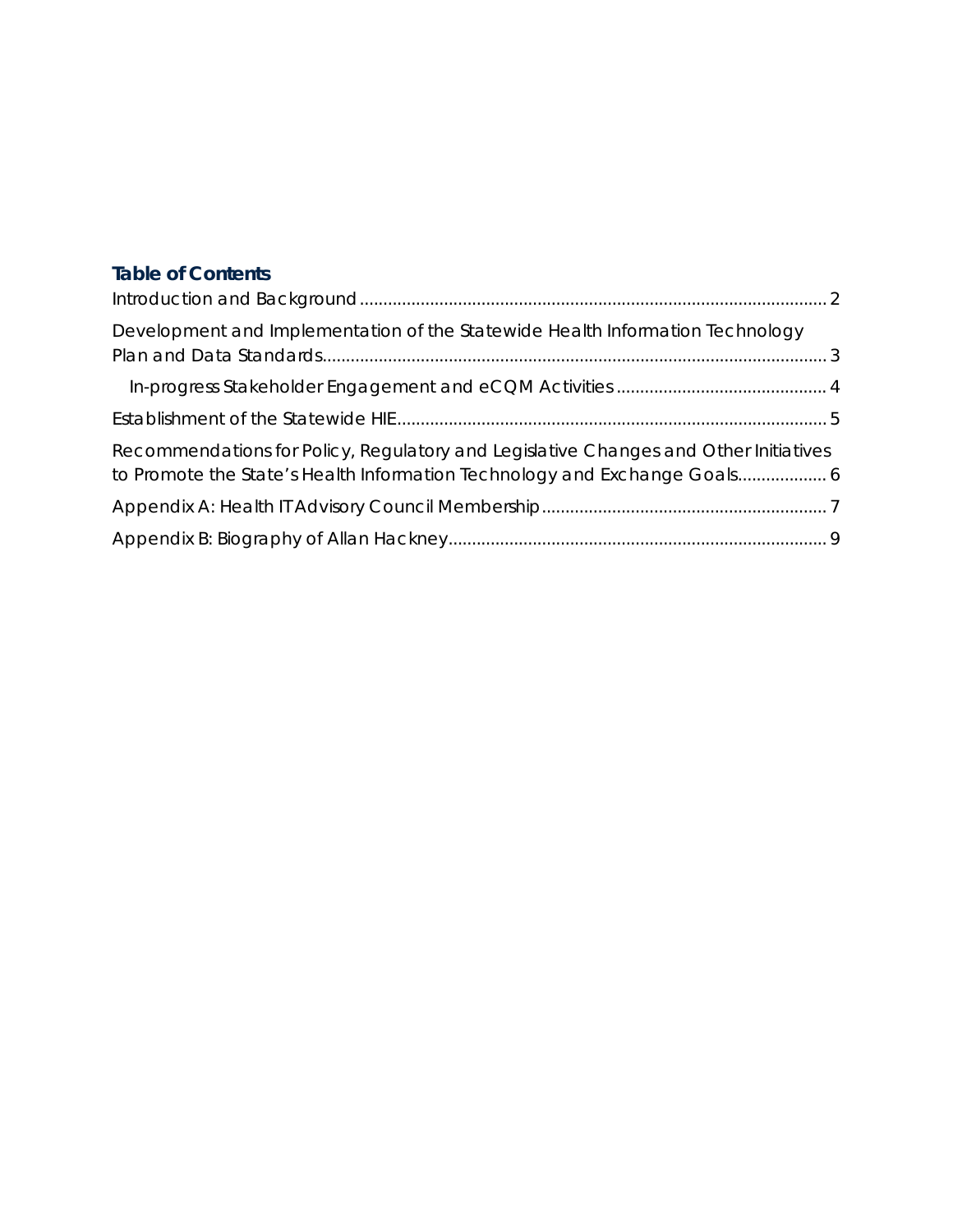## <span id="page-2-0"></span>**Introduction and Background**

On May 2, 2016, the Connecticut General Assembly passed and the Governor signed [Public Act 16-77](https://www.cga.ct.gov/asp/cgabillstatus/cgabillstatus.asp?selBillType=Bill&which_year=2016&bill_num=289) (P.A. 16-77), "*An Act Concerning Patient Notices, Designation of a Health Information Technology Officer, Assets Purchased for the State-Wide Health Information Exchange and Membership of the State Health Information Technology Advisory Council.*" This act revises Public Act 15-146[1.](#page-2-1)

Sections 4 through 7 of P.A. 16-77 modify coordination of Health Information Technology (HIT) related policy and activities for health reform initiatives in Connecticut and allow the State to build upon existing assets acquired and developed by the Department of Social Services (DSS). The Act requires the Lieutenant Governor, the lead on the Connecticut's health reform initiatives, to designate a Health Information Technology Officer (HITO), responsible for coordinating all statewide health information technology initiatives and leading the effort for a statewide Health Information Exchange (HIE). The law transfers administrative authority of the State-wide HIE to the HITO. The Act retains the HIT Advisory Council<sup>2</sup>, a multi-stakeholder group that advises the State on statewide HIT issues. (See Appendix A: Member Roster.)

On a related track, the State Innovation Model Program Management Office (SIM PMO), secured funds in 2014 under Connecticut's State Innovation Model (SIM) grant to accelerate investments to promote statewide HIE for alerts<sup>[3](#page-2-3)</sup> and clinical quality measure production[4.](#page-2-4) The SIM HIT advisory council met approximately fifteen (15) times over a course of eighteen (18) months to further define technology needs to support the SIM program management office's work with stakeholders to reform healthcare delivery, promote population health and value based insurance design, eliminate health inequities and to advance the use of alternative payment models. The SIM program management office solicited technical assistance from the Center for Medicare & Medicaid Innovation [\(CMMI\)](https://innovation.cms.gov/About/index.html)[5](#page-2-5) and Office of the National Coordinator of Health Information Technology [\(ONC\)](https://www.healthit.gov/) to further define the State's technology needs.

<span id="page-2-1"></span> <sup>1</sup> The 2015 Connecticut General Assembly passed Senate Bill No. 811 authorizing the Commissioner of the Department of Social Services (DSS) to administer a statewide Health Information Exchange (HIE). The resulting Public Act 15-146, An Act Concerning Hospitals, Insurers, and Health Care Consumers, also establishes a 28-member State Health Information Technology Advisory Council (Advisory Council). This was supplanted Public Act 16-77 in 2016.

<span id="page-2-2"></span><sup>&</sup>lt;sup>2</sup> P.A. 16-77 statewide Health authorized the addition of three members to the statewide Health IT Advisory Council.

<span id="page-2-3"></span><sup>&</sup>lt;sup>3</sup> Alert notification is real-time notifications for care coordination and quality improvement purposes when patients are admitted, discharged, or transferred to, from or within a hospital.

<span id="page-2-5"></span><span id="page-2-4"></span><sup>4</sup> Clinical quality measures (CQM) is a tool that helps measure and track the quality of health care services provided by healthcare providers. These measures use data associated with providers' ability to deliver high-quality care or relate to long-term goals for quality health care. Additional information can be found a[t https://www.healthit.gov/policy-researchers-implementers/clinical-quality-measures](https://www.healthit.gov/policy-researchers-implementers/clinical-quality-measures)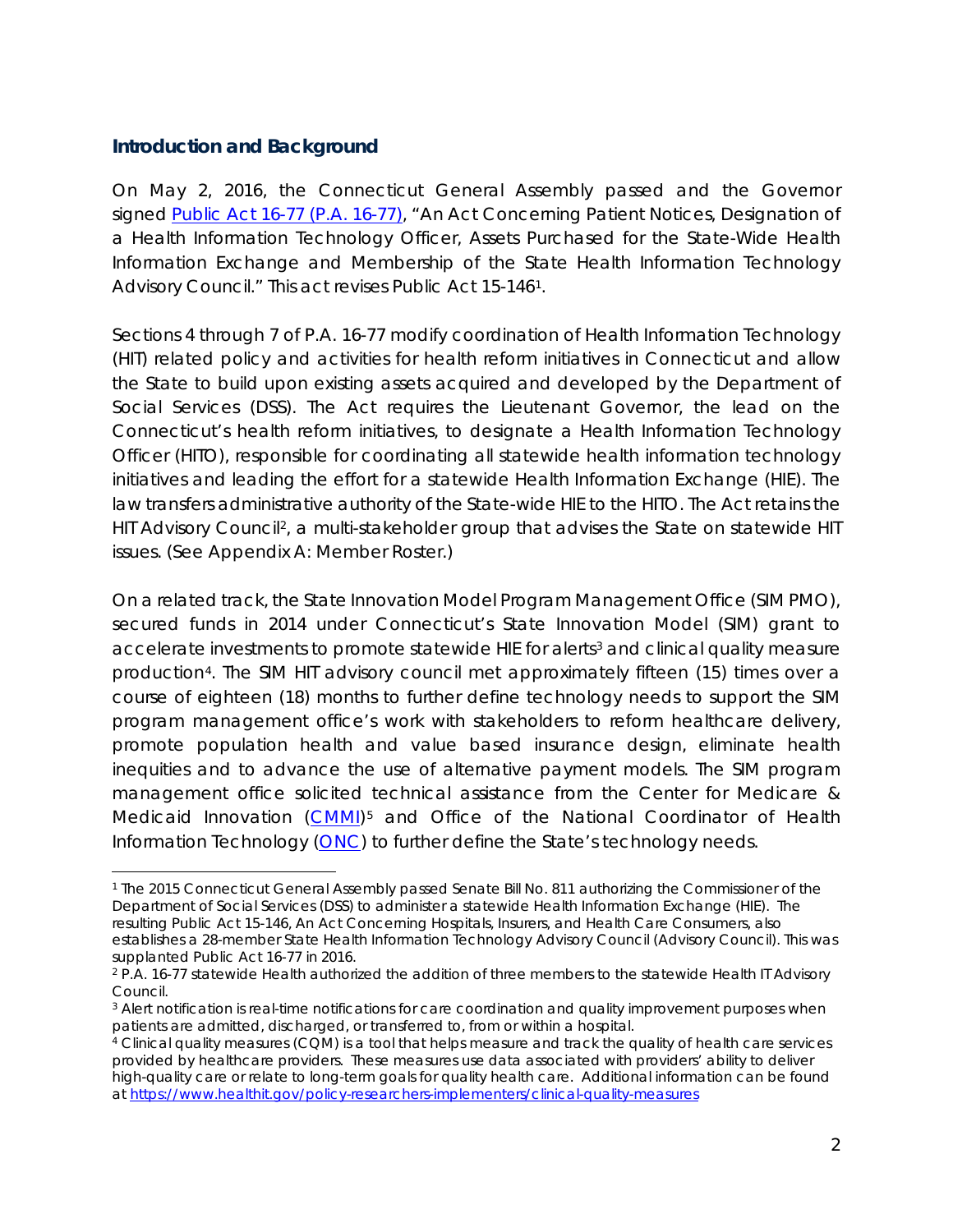P.A. 16-77 requires the HITO, in consultation with the statewide Health IT Advisory Council, to submit a report to the Connecticut General Assembly concerning:

- (1) The development and implementation of the state-wide health information technology plan and data standards, established and implemented by the HITO;
- (2) The establishment of the statewide HIE; and
- (3) Recommendations for policy, regulatory and legislative changes and other initiatives to promote the state's Health Information Technology and Exchange goals.

## <span id="page-3-0"></span>**Development and Implementation of the Statewide Health Information Technology Plan and Data Standards**

Since the enactment of P.A. 16-77, the scope of the SIM HIT Council was folded into that of the statewide HIT Advisory Council with the aim enhancing overall coordination of HIT efforts. The SIM grant provides funding supports for consulting services to the SIM PMO to facilitate and support the HIT Advisory Council, in conjunction with the support of the Office of the Lieutenant Governor.

During January 2017, the Lt. Governor designated Allan Hackney as the HITO. The HITO and the statewide HIT Advisory Council has developed a strategic road map that includes the following activities:

- Stakeholder engagement activities and an environmental scan to identify current HIT activities occurring in the State, identify gaps and/or duplicative services and investments, and inform priorities for statewide HIT activities.
- Stakeholder engagement activities to confirm future use case<sup>[6](#page-3-1)</sup> priorities for key functionalities (e.g. alert notifications, electronic clinical quality measurement and reporting, specialized registries), and to adopt appropriate policies to govern and guide the implementation of new use cases by creating a repeatable process for developing and validating new use cases for data exchange, known as the "use case factory".
- Development of a strategic HIE Plan that is informed by the stakeholder engagement and environmental scan as well as a state HIT/HIE governance and operational structure based on a business and financial sustainability model.
- Creation of an HIE infrastructure that appropriately exploits existing and/or new technology assets and service providers, including but not limited to alert infrastructure, electronic clinical quality measure (eCQM) reporting, etc.

<span id="page-3-1"></span><sup>&</sup>lt;sup>6</sup> A use case is a scenario designed to determine whether a system or process can perform its functions as needed for a particular use.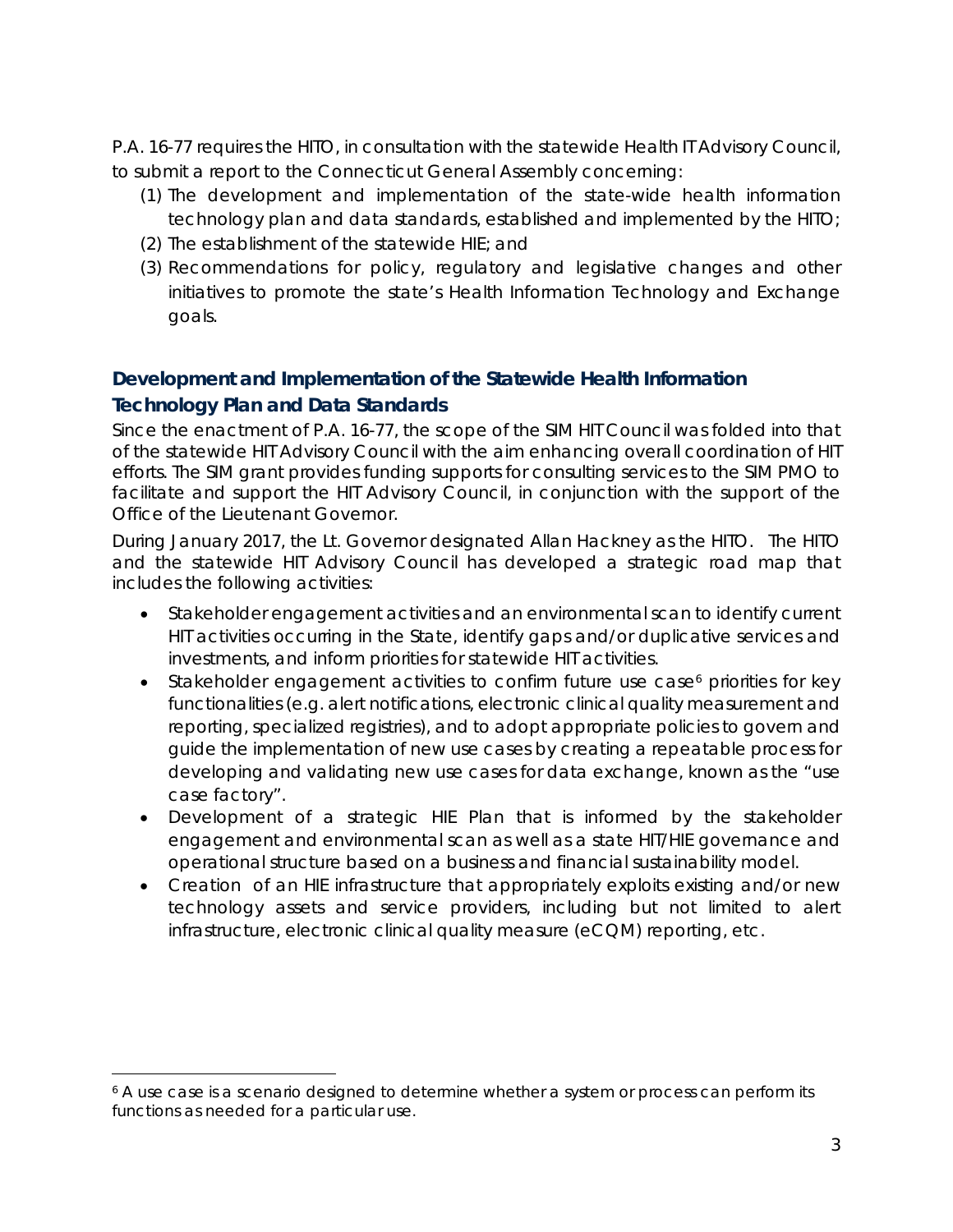## <span id="page-4-0"></span>**In-progress Stakeholder Engagement and eCQM Activities**

Stakeholder engagement and driving toward a solution to support eCQM needs as initial priorities to support the on-boarding of the HITO and facilitate SIM PMO objectives to support value-based payment models and increased quality of care.

While stakeholder engagement activities will occur throughout the year, a first phase consisting of a comprehensive environmental scan is essential for informing other key initiatives, such as the statewide HIE plan and acquiring shared HIT utilities such as an eCQM solution. The environmental scan will inform the HITO and the Health IT Advisory Council on the "current state" and the "desired future state" for HIE services, including an assessment of needs and current availability of technology and an assessment of the readiness of providers and consumers to adopt and use HIE services. Stakeholder groups to be engaged include:

- Hospitals and health systems
- Physicians and other physical health providers
- Consumers and community organizations
- Payers, including insurers and employers
- Long-term and post-acute care providers
- Behavioral health providers
- Home health providers
- State agencies
- Other organizations such as labs and pharmacies.

Figure 1 displays the timeline associated with the stakeholder engagement.

**Figure 1: Stakeholder Engagement**

|                                   |  |                                                                      |  | Jan Feb Mar April May June July Aug Sept    |  |  |
|-----------------------------------|--|----------------------------------------------------------------------|--|---------------------------------------------|--|--|
| <b>Stakeholder Engagement</b>     |  |                                                                      |  |                                             |  |  |
| <b>Gather</b><br><b>Jan</b> - Mar |  |                                                                      |  | <b>Environmental Scan</b>                   |  |  |
|                                   |  | <b>Robust Understanding of Current and Desired Future State</b>      |  |                                             |  |  |
|                                   |  | <b>Interviews, Surveys, Focus Groups, Historical Document Review</b> |  |                                             |  |  |
|                                   |  |                                                                      |  | <b>Communication Plan</b>                   |  |  |
| <b>Communicate</b>                |  | <b>Newsletters</b>                                                   |  |                                             |  |  |
| <b>Jan</b> - Sept                 |  | <b>Decision Documents</b>                                            |  |                                             |  |  |
|                                   |  |                                                                      |  | <b>Webinars and Round Table Discussions</b> |  |  |
| <b>Convene</b>                    |  |                                                                      |  | <b>Health IT Advisory Council Meetings</b>  |  |  |
| <b>Jan</b> - Sept                 |  |                                                                      |  | <b>Design Workgroups</b>                    |  |  |

With respect to driving toward an eCQM solution, a task force comprised of designated members of a sub-set of the HIT Advisory Council is forming. The objectives of the task force is to identify the desired objectives and outcomes of eCQM services and reporting,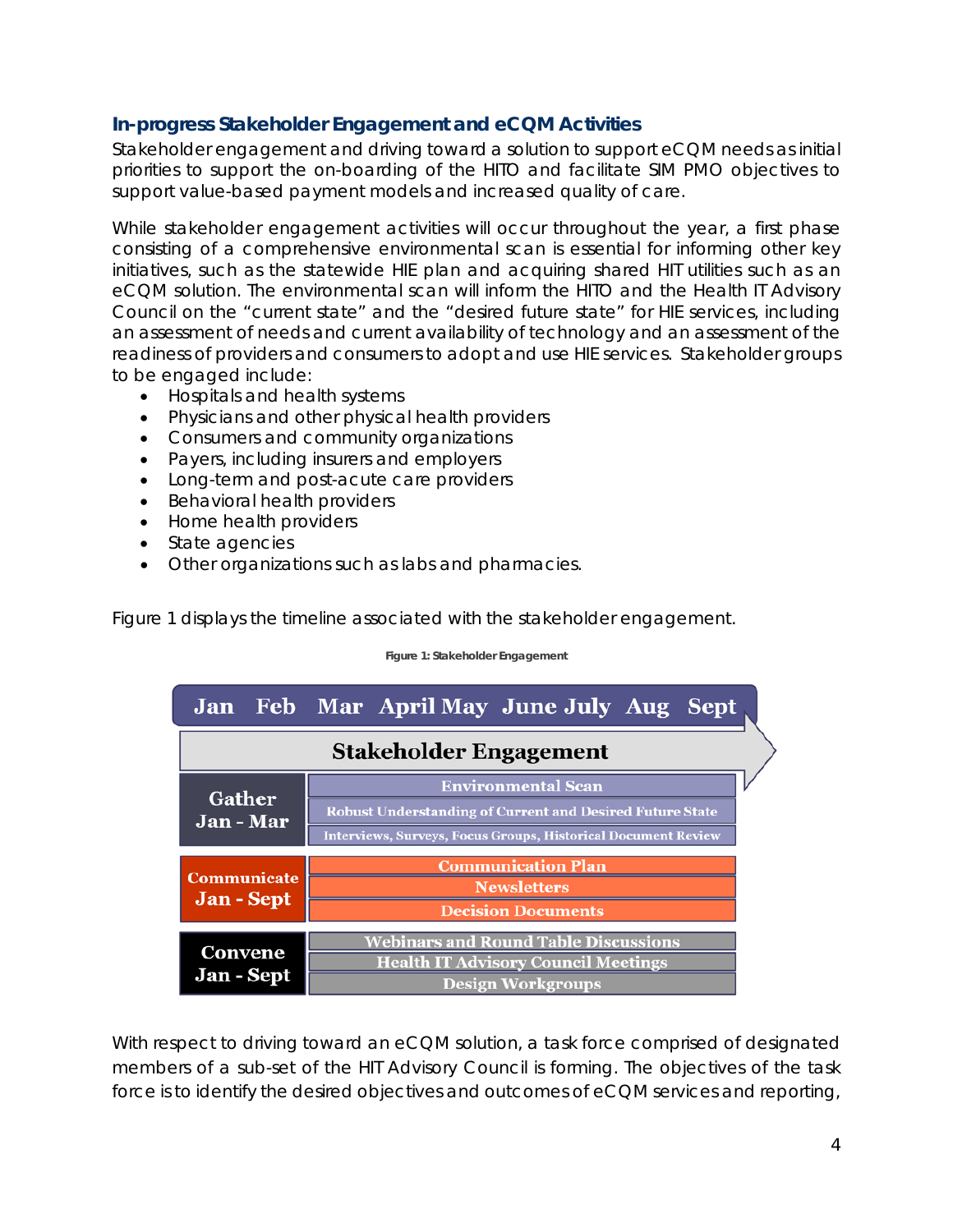and develop functional requirements that are critical and necessary components of any eCQM service. Additionally, this task force will identify critical data sources and outputs that will necessitate integration and interconnectivity needs.

The eCQM Task Force will form during early February, 2016, and report their findings and recommendations for the HIT Advisory Council's consideration during April and May, 2016. Ultimately, the findings of this council will form the basis for a Request for Proposal (RFP) to select and implement an eCQM solution. Figure 2 displays the proposed overall timeline of activities.

| Provider Outreach and Stakeholder Engagement                                                   |                                                                                 |                                                                                      |
|------------------------------------------------------------------------------------------------|---------------------------------------------------------------------------------|--------------------------------------------------------------------------------------|
| <b>January - March 2017</b>                                                                    | eCQM RFI/RFP                                                                    |                                                                                      |
| Stakeholder Engagement<br>February - May 2017<br>Use Case Factory<br><b>January</b> - December | <b>January 2017</b><br>eCQM Webinars<br>January - June 2017                     | <b>HIE Management Needs</b><br>January - May 2017<br><b>HIE</b> Management           |
| 2017<br>Ongoing<br>Communication                                                               | <b>RFI/RFP Process</b><br><b>June</b> - December<br>2017<br>Pilot eCQM solution | <b>Planning Process</b><br>May - TBD<br>RFP/Contract HIE<br><b>Management Entity</b> |

## <span id="page-5-0"></span>**Establishment of the Statewide HIE**

The Public Act authorizes the HITO, in consultation with the Secretary of the Office of Policy and Management (OPM) and the statewide Health IT Advisory Council to issue RFP(s) for the development, management and operation of statewide HIE services with the choice of reusing any and all enterprise health information technology assets, such as the existing Provider Registry, Enterprise Master Person Index, Direct Secure Messaging Health Information Service Provider infrastructure, analytic capabilities and tools that already exist in the state or are in the process of being deployed in the state.

The HITO, in collaboration with the HIT Advisory Council, state agencies and Connecticut organizations operating health care domains is tasked with developing a strategy for a statewide HIE that addresses the objectives of PA 16-77 and contributes value to the users of its eventual services. The stakeholder engagement process, environmental scan and development of use cases will inform the development of an enterprise and technical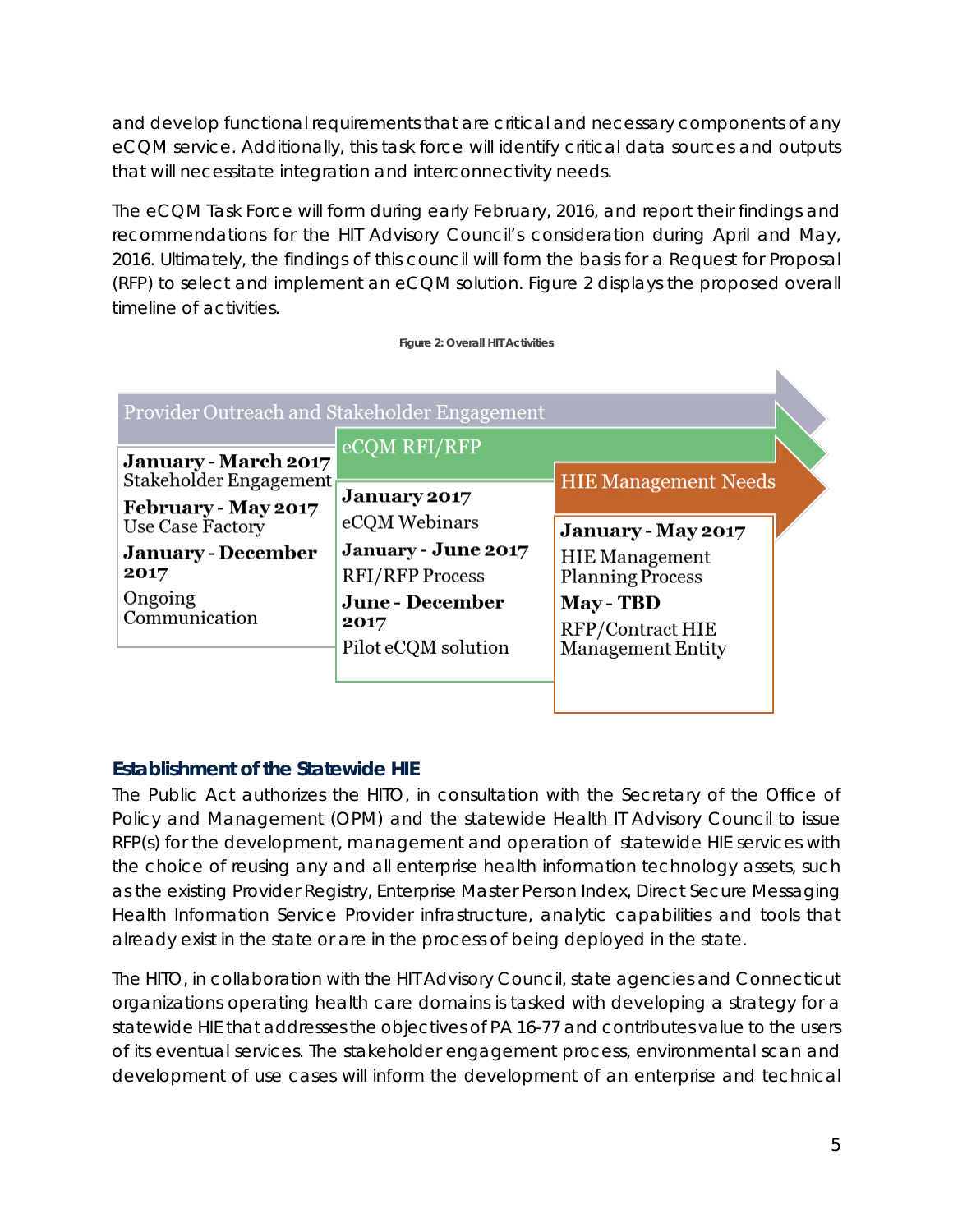architecture that will be the basis of how the HIE will be structured and operate to achieve its objectives.

## <span id="page-6-0"></span>**Recommendations for Policy, Regulatory and Legislative Changes and Other Initiatives to Promote the State's Health Information Technology and Exchange Goals**

The HITO will review and monitor any proposed or enacted legislative changes related to duties under P.A. 16-77. The HITO will also make recommendations for policy, regulatory and legislative changes as needed and with the advice of the statewide Health IT Advisory Council.

An area of consideration during 2017 will be the composition of the HIT Advisory Council. Early impressions of the HITO include the need for deep and meaningful engagement with the health insurers in the state. Representatives of these firms on the HIT Advisory Council as plans and priorities for HIT activities that will necessarily require their input and participation will help ensure support and buy-in.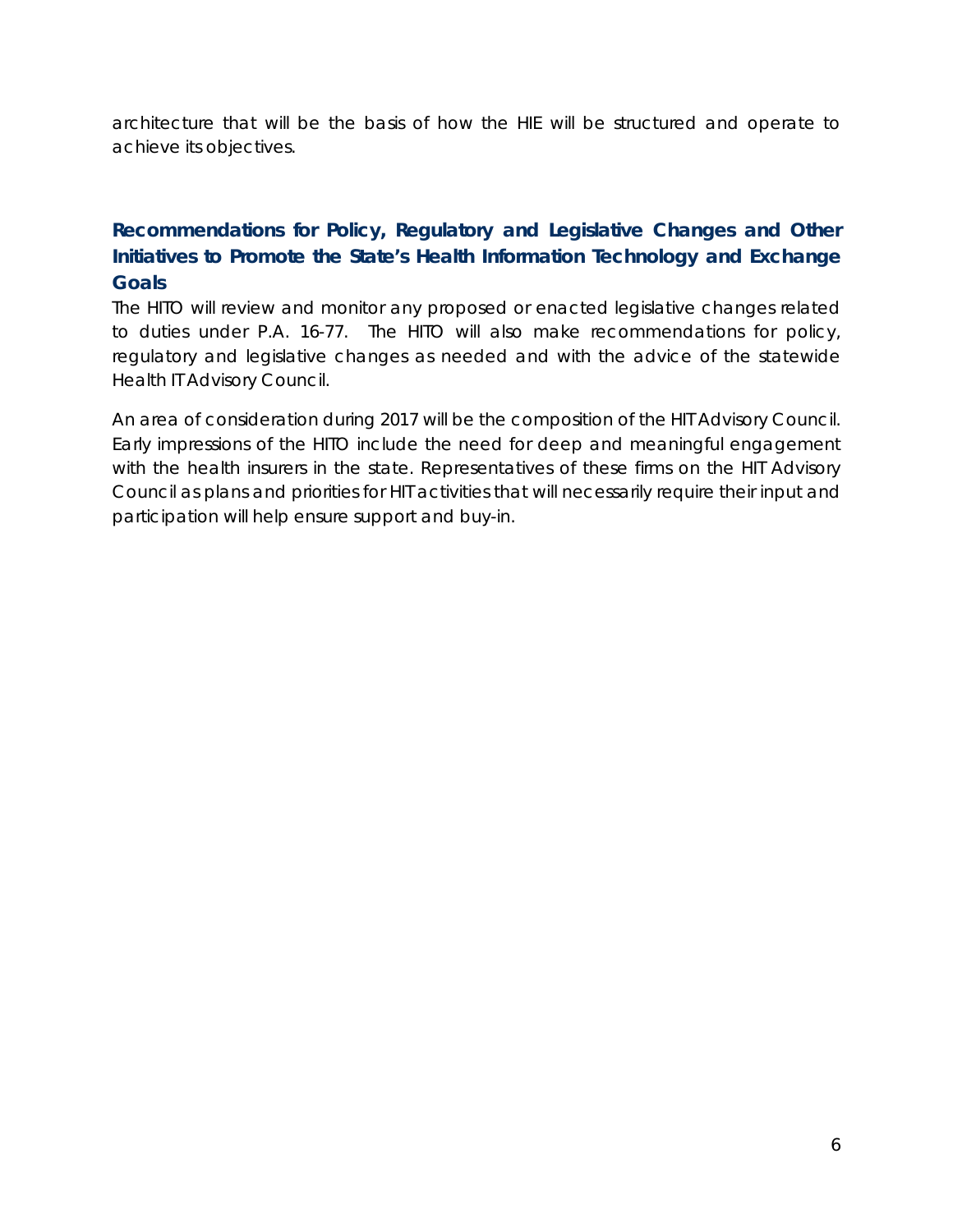## **Appendix A: Health IT Advisory Council Membership**

## **Health IT Advisory Council**

<span id="page-7-0"></span>

|     | 100<br><b>Appointment by</b>  | <b>Name</b>                                         | <b>Represents</b>                                                                                           |
|-----|-------------------------------|-----------------------------------------------------|-------------------------------------------------------------------------------------------------------------|
|     |                               | <b>Appointment Date</b>                             |                                                                                                             |
| 1.  | <b>Statute</b>                | <b>Allan Hackney</b>                                | Health Information Technology Officer or designee                                                           |
| 2.  | <b>Statute</b>                | Roderick Bremby                                     | Commissioner of Social Services or designee                                                                 |
| 3.  | <b>Statute</b>                | Michael Michaud<br>for Comm. Miriam Delphin-Rittmon | Commissioner of Mental Health and Addiction Services or<br>designee                                         |
| 4.  | <b>Statute</b>                | Fernando Muñiz (8/19/15)<br>for Comm. Joette Katz   | Commissioner of Children and Families or designee                                                           |
| 5.  | <b>Statute</b>                | Cheryl Cepelak<br>for Comm. Scott Semple            | Commissioner of Corrections or designee                                                                     |
| 6.  | <b>Statute</b>                | Vanessa Kapral (7/08/16)<br>Comm. Raul Pino         | Commissioner of Public Health or designee                                                                   |
| 7.  | <b>Statute</b>                | Jordan Scheff (11/17/16)                            | Commissioner of Developmental Services or designee                                                          |
| 8.  | Statute                       | Mark Raymond                                        | CIO or designee                                                                                             |
| 9.  | <b>Statute</b>                | James Wadleigh                                      | CEO of the CT Health Insurance Exchange or designee                                                         |
| 10. | <b>Statute</b>                | Mark Schaefer                                       | Director of State Innovation Model Initiative Program<br>Management Office or designee                      |
| 11. | <b>Statute</b>                | Robert Darby<br>Designee 12/5/16                    | CIO of the University of Connecticut Health Center (UCHC)<br>or designee                                    |
| 12. | <b>Statute</b>                | Demian Fontanella<br>(Acting Healthcare Advocate)   | Healthcare Advocate or designee                                                                             |
| 13. | Governor                      | Kathleen DeMatteo<br>02/19/2016                     | Representative of a health system that include more than<br>one hospital                                    |
| 14. | Governor                      | David Fusco<br>03/09/2016                           | Representative of the health insurance industry                                                             |
| 15. | Governor                      | Nicolangelo Scibelli<br>01/19/2016                  | Expert in health information technology                                                                     |
| 16. | Governor                      | Patricia Checko<br>01/19/2016                       | Health care consumer or consumer advocate                                                                   |
| 17. | Governor                      | <b>Robert Tessier</b><br>10/8/2015                  | An employee or trustee of a plan established pursuant to<br>subdivision (5) of subsection (c) of 29 USC 186 |
| 18. | President Pro Tempore of Sen. | Robert Rioux<br>9/20/2016                           | Representative of a federally qualified health center                                                       |
| 19. | President Pro Tempore of Sen. | Jeannette DeJésus                                   | Provider of Behavioral Health Services                                                                      |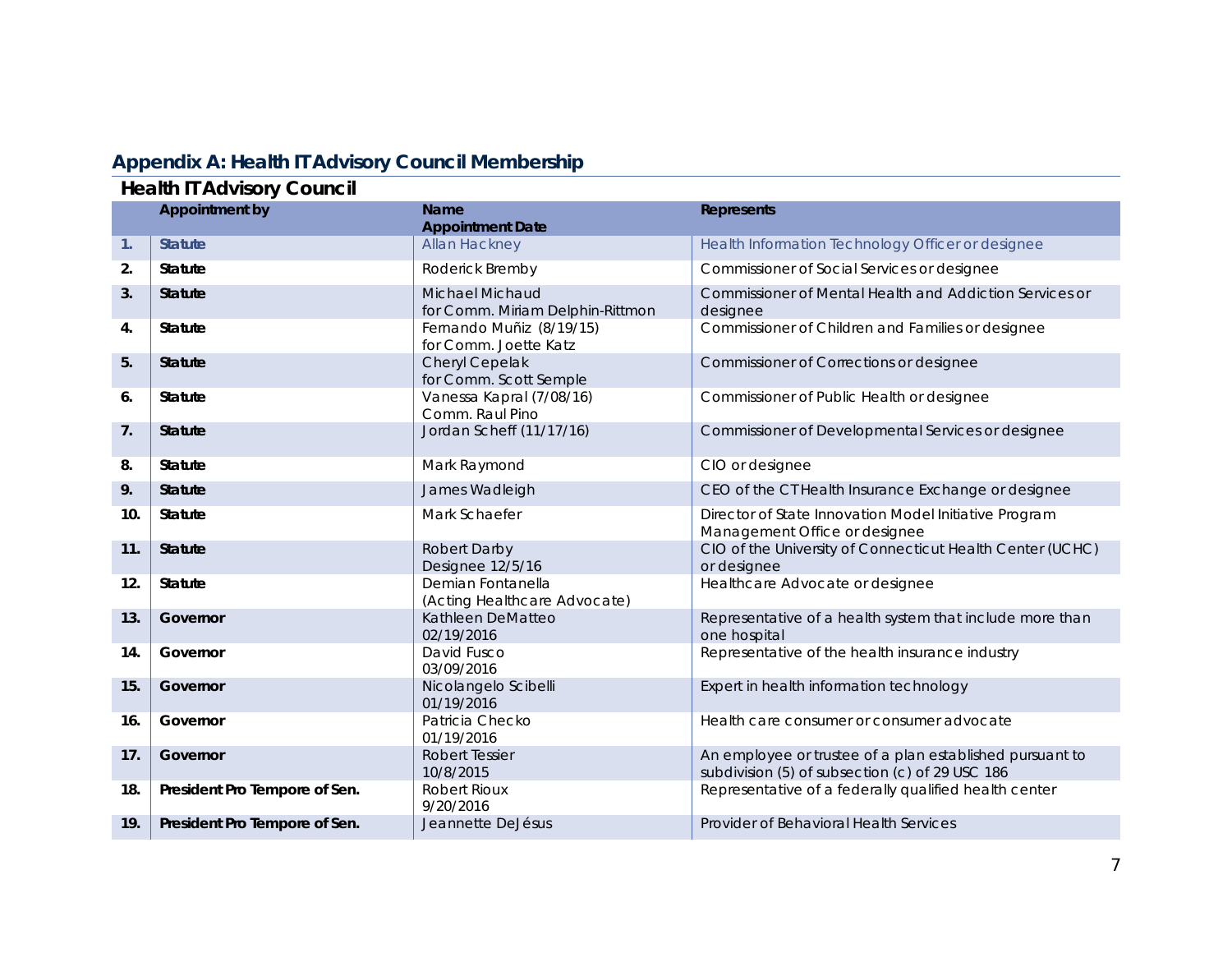| <b>Health IT Advisory Council</b> |                                      |                                                |                                                                                                    |  |
|-----------------------------------|--------------------------------------|------------------------------------------------|----------------------------------------------------------------------------------------------------|--|
|                                   | <b>Appointment by</b>                | <b>Name</b><br><b>Appointment Date</b>         | <b>Represents</b>                                                                                  |  |
|                                   |                                      | 07/31/2015                                     |                                                                                                    |  |
| 20.                               | President Pro Tempore of Sen.        | <b>Matthew Katz</b><br>07/21/2016              | Representative of the Connecticut State Medical Society                                            |  |
| 21.                               | Speaker of the House of Rep.         | Lisa Stump<br>11/22/2016                       | Technology expert who represents a hospital system                                                 |  |
| 22.                               | Speaker of the House of Rep.         | Jake Star<br>11/17/2016                        | Provider of home health care services                                                              |  |
| 23.                               | Speaker of the House of Rep.         | Vacant                                         | Health care consumer or a health care consumer advocate                                            |  |
| 24.                               | Majority Leader of the Sen.          | <b>Patrick Charmel</b><br>11/30/2015           | Representative of an independent community hospital                                                |  |
| 25.                               | Majority Leader of the House of Rep. | Ken Yanagisawa, MD<br>10/5/2015                | Physician who provides services in a multispecialty group<br>and who is not employed by a hospital |  |
| 26.                               | Minority Leader of the Sen.          | Joseph L. Quaranta, MD (Co-Chair)<br>7/22/2015 | Primary care physician who provides services in a small<br>independent practice                    |  |
| 27.                               | Minority Leader of the House of Rep. | Alan D. Kaye, MD<br>8/24/2015                  | Expert in health care analytics and quality analysis                                               |  |
| 28.                               | President Pro Tempore of Sen.        | Dina Berlyn<br>Designee                        | President Pro Tempore of Senate or designee                                                        |  |
| 29.                               |                                      |                                                |                                                                                                    |  |
| 30.                               | Minority Leader of the Sen.          | Jennifer Macierowski<br>Designee 8/20/2015     | Minority Leader of the Senate or designee                                                          |  |
| 31.                               | Minority Leader of the House of Rep. | Prasad Srinivasan, MD<br>Designee 8/10/2015    | Minority Leader of the House of Representatives or designee                                        |  |